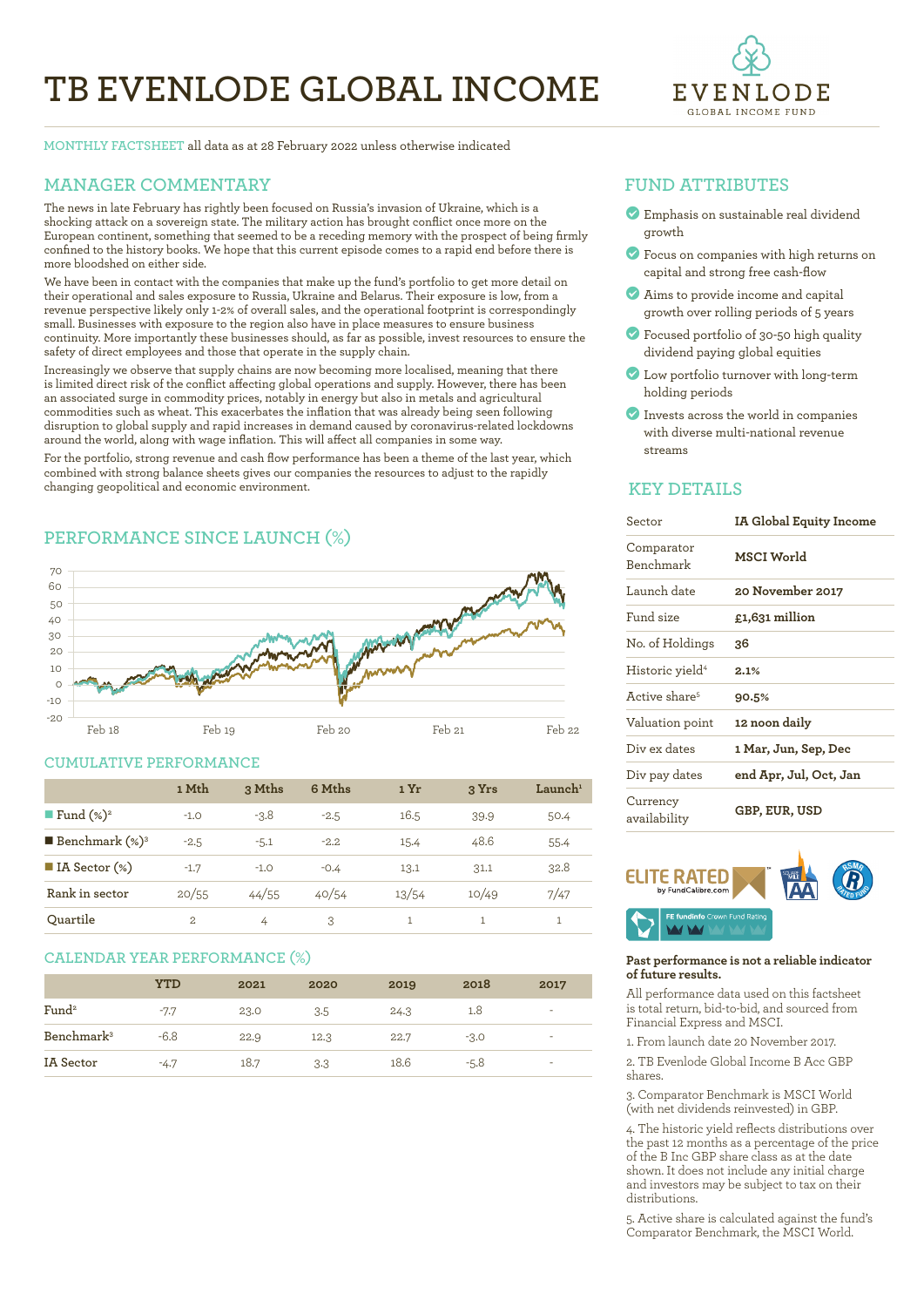

# **PORTFOLIO**





| Large Cap ( $\geq$ £10 bn)              | 92.5 |
|-----------------------------------------|------|
| $\blacksquare$ Mid Cap (£2 bn - £10 bn) | 5.9  |
| $\Box$ Cash                             | 16   |
|                                         |      |



## **Size allocation (%) Geographical allocation (%)**

| $\blacksquare$ Europe        | 38.6 |
|------------------------------|------|
| $\blacksquare$ North America | 38.3 |
| ■ United Kingdom             | 19.6 |
| Asia                         | 1.8  |
| Cash                         | 1.6  |

| Procter & Gamble         | 6.3  |
|--------------------------|------|
| Unilever                 | 5.2  |
| <b>Wolters Kluwer</b>    | 5.1  |
| <b>RELX</b>              | 5.1  |
| Reckitt Benckiser        | 4.7  |
| Medtronic                | 4.6  |
| Microsoft                | 4.3  |
| Nestlé                   | 4.1  |
| Sanofi                   | 4.0  |
| <b>Bureau Veritas</b>    | 3.6  |
| Roche                    | 3.4  |
| <b>Quest Diagnostics</b> | 3.1  |
| Henkel                   | 2.8  |
| Accenture                | 2.6  |
| <b>LVMH</b>              | 2.5  |
| Siemens Healthineers     | 2.4  |
| John Wiley & Sons        | 2.3  |
| <b>Western Union</b>     | 2.3  |
| Clorox                   | 2.3  |
| Cisco Systems            | 2.3  |
| Total                    | 73.0 |
|                          |      |

# **ANNUAL DIVIDEND PAYMENTS**



B Inc GBP Shares. Pence per share figures relate to the fund's financial year ended February of the relevant year.

# **RISK RETURN (4 YEAR)**



- TB Evenlode Global Income B Acc GBP Shares
- MSCI World Index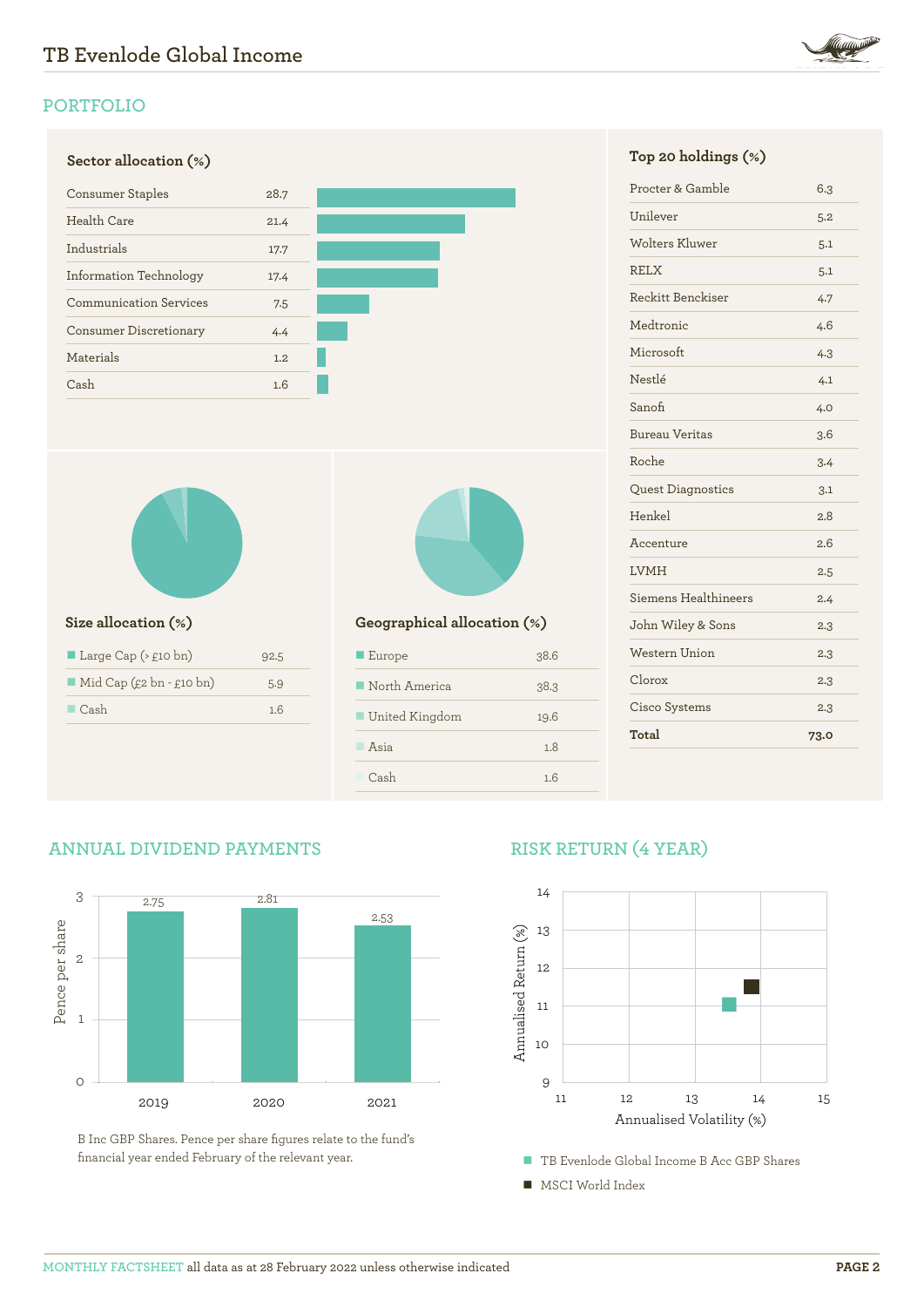

# **INVESTMENT TEAM**

**The Evenlode Investment Team totals 15 staff. Fund managers are supported by a team of analysts including three dedicated stewardship analysts, and the team works collegiately to challenge thinking and share ideas.**



**Fund Manager** Ben has been a manager of the TB Evenlode Global Income fund since launch in 2017, and

has worked on the TB Evenlode Income fund since launch in 2009. Ben has a doctorate from the University of Oxford and a firstclass degree from University College London, both in the field of physics. He holds the Investment Management Certificate and level 1 of the Chartered Financial Analyst qualification.



**Integration into the investment process**

**BEN PETERS CHRIS ELLIOTT CHRIS MOORE** 

**Fund Manager** Chris is a fund manager on the Evenlode Global Income strategy, which launched in

2017, and on the TB Evenlode Global Equity fund, which launched in 2020. Chris is a fully qualified Chartered Financial Analyst and has a degree from the University of Cambridge in Mathematics and Economics. Prior to Evenlode, Chris worked as a senior software engineer.



**Head of Research** Chris joined Evenlode Investment Management in February 2018 having previously

been an equity research analyst at Investec Bank and Berenberg. Chris is a fully qualified Chartered Accountant and Chartered Financial Analyst, and studied Accounting and Finance at Warwick University.

# **ENVIRONMENTAL, SOCIAL AND GOVERNANCE (ESG)**



**SAWAN KUMAR Head of Stewardship**



#### **CHARLIE FREITAG Stewardship Analyst**



#### **BETHAN ROSE Sustainable Investment Analyst**

Our annual Responsible Investment Report is due to be published shortly. In the report, we look back at the year in detail, highlighting our voting and engagement activity, our annual emissions analysis and touch on some key thematic areas such as effective engagement, greenwashing and the importance of carbon pricing.<br>We hope the report will give you a sense of how we go about investing repsonsibly at Evenlode and the key<br>issues we n

#### **Our ongoing commitment**

#### Signatory of:



Evenlode Investment Management became a signatory to the United Nations Principles for Responsible Investment (UNPRI) in 2018. By becoming signatories, we commit to implementing these principles and incorporating environmental, social and governance factors into our investment process to help enhance returns and better manage risk for our clients.

? Strategy & Governance: A+

- ? Integration: A+
- ? Engagement: A
- **Proxy Voting: A**

### **Recent publications for download**

- ? **[UNPRI Assessment Report](https://evenlodeinvestment.com/resources/stewardship-assets/2020-Assessment-Report.pdf)**
- ? **[Responsible Investment Report](https://evenlodeinvestment.com/resources/stewardship-assets/Evenlode-Annual-RI-Report-2020-Final.pdf)**
- ? **[Carbon Emissions Report](https://evenlodeinvestment.com/resources/stewardship-assets/Evenlode-Portfolio-Carbon-Emissions-Report-2021.pdf)**

**MSCI Rating**



Data as at 31 December 2021. Based on 98.8% of AUM. MSCI ESG Fund ratings are intended to measure the resilience of funds to long-term risks and opportunities arising from environmental, social and governance issues.

#### **Morningstar® Ratings**



Morningstar Sustainability Rating™

Ratings as at 31 December 2021. Based on 100.0% of AUM. The Morningstar® Sustainability Rating™ is intended to measure how well the issuing companies of the securities within a fund's portfolio holdings are managing their environmental, social, and governance risks and opportunities relative to the fund's Morningstar Global Category peers.



Ratings as at 31 December 2021. Based on 98.9% of AUM. The Morningstar® Low Carbon Desigation<sup>™</sup> is intended to allow investors to easily identify low-carbon funds across the global universe. The designation is an indicator that the companies held in a portfolio are in general alignment with the transition to a low-carbon economy.

© 2021 Morningstar. All rights reserved. The information contained herein: (1) is proprietary to Morningstar and/or its content providers; (2) may not be copied or distributed; and (3) is not warranted to be accurate, complete, or timely. Neither Morningstar nor its content providers are responsible for any damages or losses arising from any use of this information. Past performance is no guarantee of future results. MSCI ESG Research LLC's ("MSCI ESG") Fund Metrics and Ratings (the "Information") provide environmental, social and governance data with respect to underlying securities within more than 31,000 multi-asset class Mutual Funds and ETFs globally. MSCI ESG is a Registered Investment Adviser under the Investment Advisers Act of 1940. MSCI ESG materials have not been submitted to, nor received approval from, the US SEC or any other regulatory body. None of the Information constitutes an offer to buy or sell, or a promotion or recommendation of, any security, financial instrument or product or trading strategy, nor should it be taken as an indication or guarantee of any future performance, analysis, forecast or prediction. None of the Information can be used to determine which securities to buy or sell or when to buy or sell them. The Information is provided "as is" and the user of the Information assumes the entire risk of any use it may make or permit to be made of the Information.